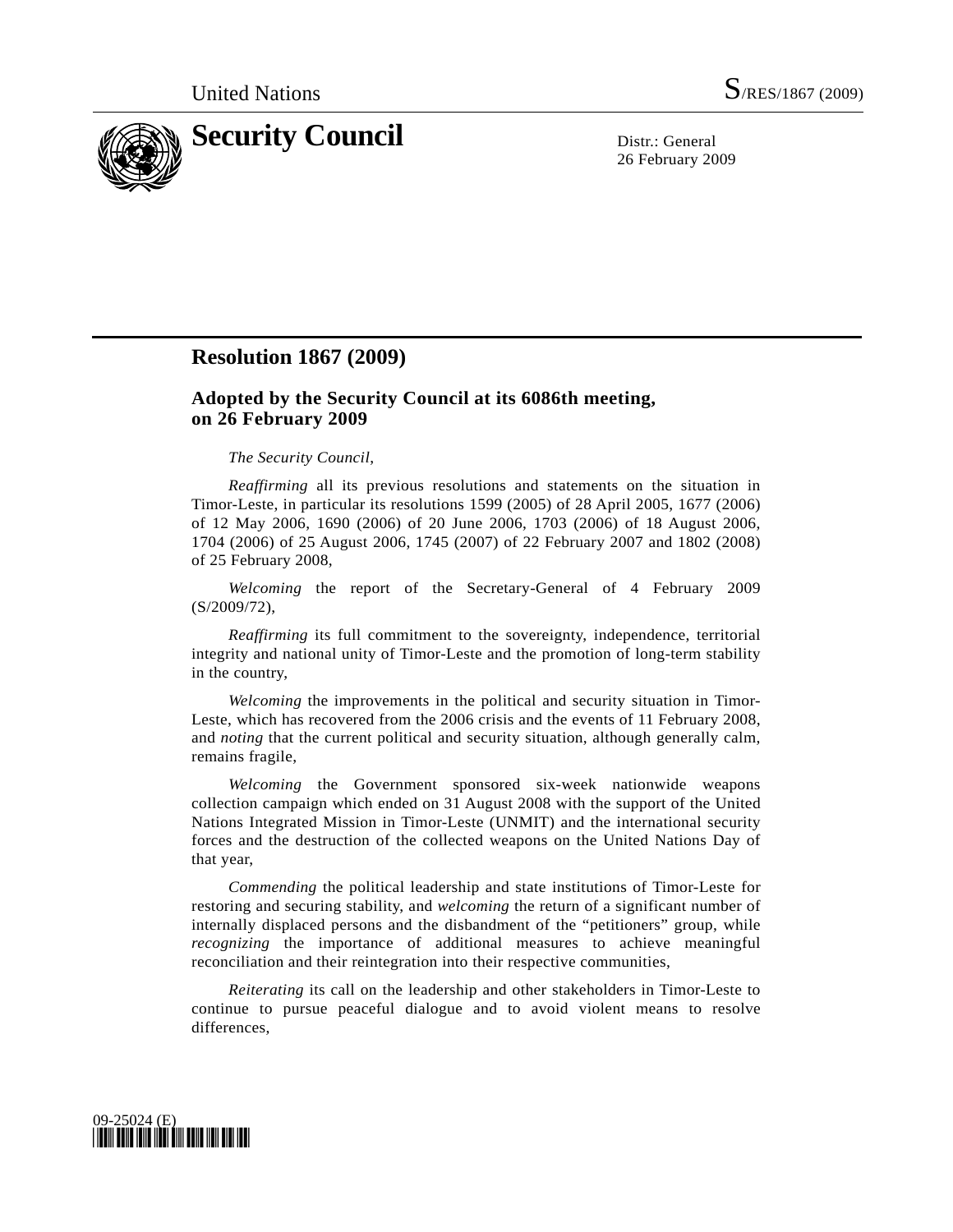*Welcoming* the efforts of the political leadership of Timor-Leste to create opportunities for all the political parties to make contributions to issues of national interest,

*Reaffirming* the need for respect for the independence of the judiciary and its responsibility, *welcoming* the conviction of the leaders of Timor-Leste on the need for justice and their determination to act against impunity, and in this regard *acknowledging* the serious resource constraints of the judicial system and *encouraging* the leadership of Timor-Leste to continue efforts to establish accountability for serious criminal offences committed during the 2006 crisis as recommended by the Independent Special Commission of Inquiry,

*Recalling* its previous statements on the need to implement fully the "Arrangement on the Restoration and Maintenance of Public Security in Timor-Leste and Assistance to the Reform, Restructuring and Rebuilding of the Polícia Nacional de Timor-Leste (PNTL) and the Ministry of Interior", concluded between the Government of Timor-Leste and UNMIT on 1 December 2006, and in this regard, *stressing* the need for constructive engagement between UNMIT police and the PNTL with a view to developing the capacity and capability of the national police,

*Expressing* its full support for the role of the international security forces in assisting the Government of Timor-Leste and UNMIT, in the restoration and maintenance of law and stability, in response to the requests of the Government of Timor-Leste,

*Expressing* concern with the increase in poverty among the Timorese population, as indicated in the report of the Secretary-General, and underlining the importance of continued support for socio-economic development of Timor-Leste,

*Recalling* that while the manifestations of the current challenges in Timor-Leste are political and institutional in nature, poverty and its associated deprivations also contribute to these challenges, *paying tribute* to Timor-Leste's bilateral and multilateral partners for their invaluable assistance, particularly with regard to institutional capacity-building and social and economic development, and *recognizing* the progress being made in the development of many aspects of governance in Timor-Leste,

*Reaffirming* its resolutions 1325 (2000) and 1820 (2008) on women, peace and security, and 1502 (2003) on the protection of humanitarian and United Nations personnel, and *welcoming* the cooperation of UNMIT with other United Nations partners to support the Government's effort to develop a national gender equality policy and strategy,

*Recognizing* the important role that UNMIT continues to play in promoting peace, stability and development in Timor-Leste, and *expressing* its appreciation for the efforts of UNMIT and the United Nations Country Team, under the leadership of the Special Representative of the Secretary-General (SRSG),

 1. *Decides* to extend the mandate of UNMIT until 26 February 2010 at the current authorized levels;

 2. *Urges* all parties in Timor-Leste, in particular political leaders, to continue to work together and engage in political dialogue and consolidate peace, democracy, rule of law, sustainable social and economic development, advancement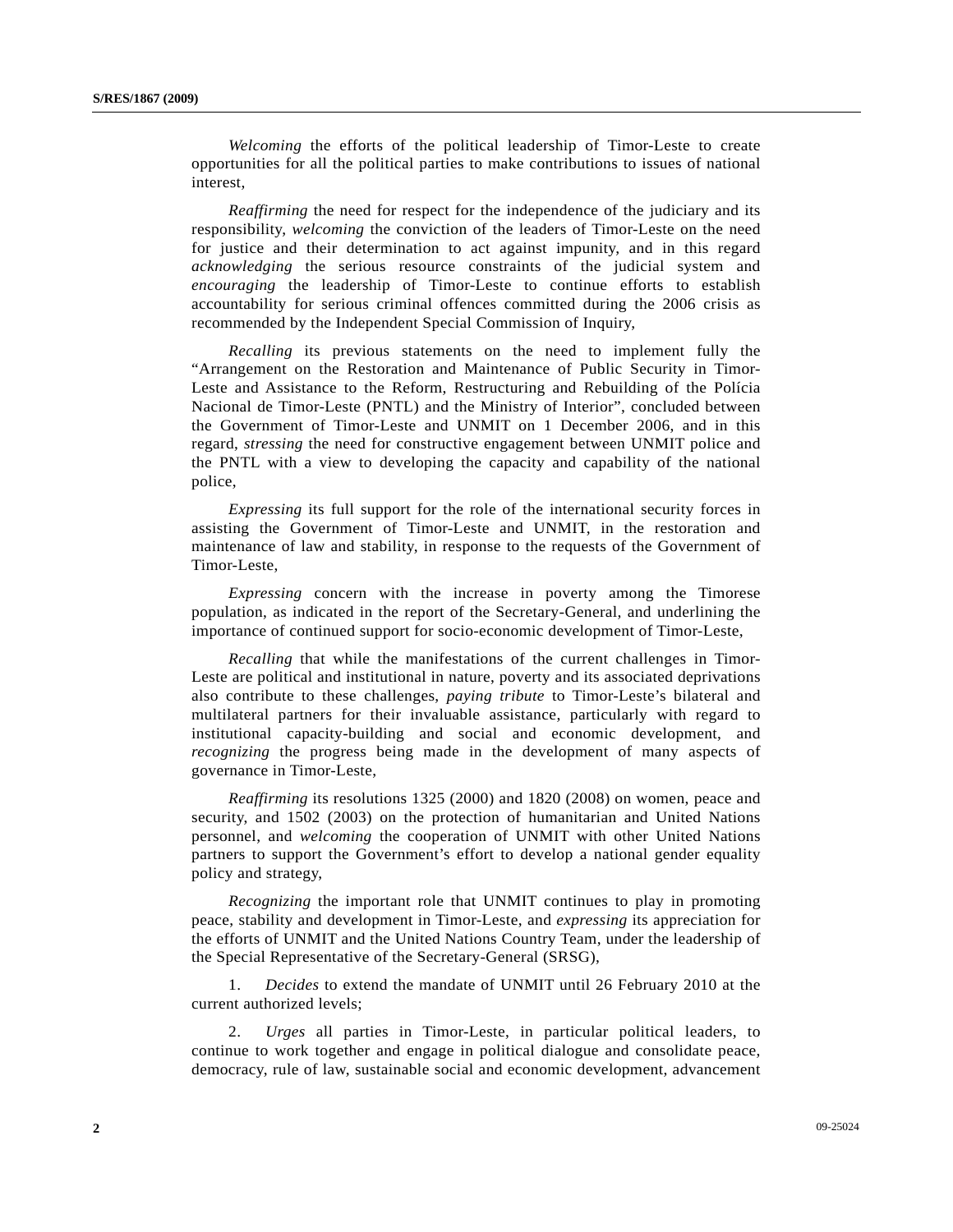of protection of human rights and national reconciliation in the country, and *reaffirms* its full support for the continued efforts of the SRSG aimed at addressing critical political and security-related issues facing the country, including enhancing a culture of democratic governance, through inclusive and collaborative processes, including the expanded High-Level Coordination Committee and the Trilateral Coordination Forum;

 3. *Requests* UNMIT to extend the necessary support, within its current mandate, for local elections currently planned for 2009, responding to the request from the Government of Timor-Leste, and *encourages* the international community to assist in this process;

 4. *Reaffirms* the continued importance of the review and reform of the security sector in Timor-Leste, in particular the need to delineate between the roles and responsibilities of the Falintil-Forças de Defesa de Timor-Leste (F-FDTL) and the PNTL, to strengthen legal frameworks, and to enhance civilian oversight and accountability mechanisms of both security institutions, and requests UNMIT to continue to support the Government of Timor-Leste in these efforts;

 5. *Supports* the gradual resumption of policing responsibilities by the PNTL beginning in 2009 through a phased approach, while emphasizing that the PNTL must meet the criteria mutually agreed between the Government of Timor-Leste and UNMIT as set out in paragraph 21 of the report of the Secretary-General to guarantee the PNTL's readiness for the resumption of such responsibilities in any given district or unit, and *requests* the Government of Timor-Leste and UNMIT to cooperate with each other to implement the resumption process, and requests UNMIT to continue to ensure, through the presence of UNMIT police component and the provision of support to the PNTL, the maintenance of public security in Timor-Leste, which includes interim law enforcement and public security until the PNTL is fully reconstituted;

 6. *Underscores* the need for the concept of operations and rules of engagement to be regularly updated as necessary and to be fully in line with the provisions of this resolution, and *requests* the Secretary-General to report on them to the Security Council and troop and police contributing countries within 90 days after the adoption of this resolution;

 7. *Requests* UNMIT, working with partners, to intensify its efforts to assist with further training, mentoring, institutional development and strengthening of the PNTL with a view to enhancing its effectiveness, including with respect to addressing the special needs of women;

 8. *Reaffirms* the importance of ongoing efforts to achieve accountability and justice, and *underlines* the importance of the implementation by the Government of Timor-Leste of the recommendations of the United Nations Special Commission of Inquiry report of 2006 (S/2006/822), including paragraphs 225 through 228 of the report;

 9. *Underlines* the importance of a coordinated approach to the justice sector reform, based on needs assessment, and the ongoing need to increase Timorese ownership and strengthen national capacity in judicial line functions, including the training and specialization of national lawyers and judges;

 10. *Emphasizes* the need for sustained support of the international community to Timor-Leste to develop and strengthen its institutions and further build capacities in the justice sector;